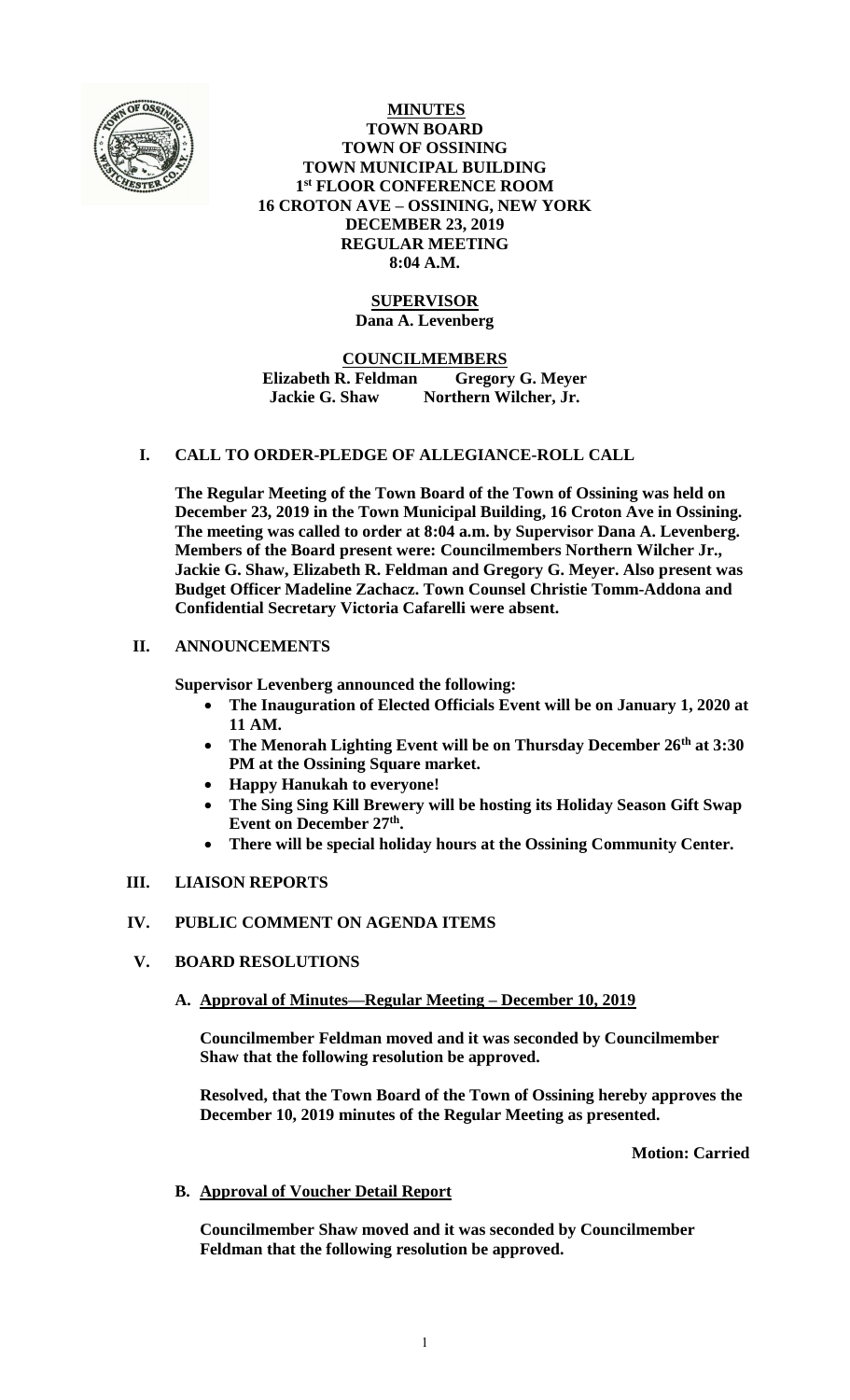**Resolved, that the Town Board of the Town of Ossining hereby approves the Voucher Detail Report dated December 23, 2019 in the amount of \$787,649.58**

**Motion: Carried**

## **C. Planning Board/ Board of Architectural Review- Appointment**

**Councilmember Feldman moved and it was seconded by Councilmember Shaw that the following resolution be approved.**

**Resolved, that the Town Board hereby appoints Donna Sharrett, Ossining, to fill the remainder of an unexpired term on the Town Planning Board/ Board of Architectural Review, set to expire on December 31st, 2020.**

**Motion: Carried**

#### **D. Town Justice- Resignation**

**Councilmember Shaw moved and it was seconded by Councilmember Feldman that the following resolution be approved.**

**Resolved, that the Town Board hereby accepts, with regret, the resignation of Justice Nancy Quinn-Koba effective December 31st, 2019.**

**Motion: Carried**

## **E. Town Justice- Appointment**

**Councilmember Feldman moved and it was seconded by Councilmember Wilcher that the following resolution be approved.**

**Resolved, that the Town Board hereby appoints Michael Tawil, Ossining, to fill one year of an unexpired term of Town Justice, set to expire on December 31st, 2020.**

**Motion: Carried**

**F. Resolution – Adopting Local Law #5 of 2019 – Amendments to Chapter 74 of the Town Code entitled "Dogs" to Amend Dog Licensing Regulations and Implement Dog Park Regulations in the Town of Ossining**

**Councilmember Feldman moved and it was seconded by Councilmember Shaw that the following resolution be approved.**

**WHEREAS, the Town of Ossining has a Dog Park at Cedar Lane Park and a Dog Run at Ryder Park (the "Dog Parks"), and**

**WHEREAS, the Town has had rules and regulations in effect governing the use of the Dog Parks, which rules were posted on signs at the Dog Parks but were not codified, and**

**WHEREAS, it came to the Town Board's attention that members of the public were entering the Dog Parks without registering their dogs and were not adhering to the posted rules and regulations, and**

**WHERES, the Town Board desired to adopt this local law to codify the existing rules and regulations in order to provide a mechanism for enforcing the rules and regulations, and**

**WHEREAS, in considering a local law to codify the rules for registration and use of the Dog Parks, the Town Board desired to amend the existing Code provisions regarding licensing of dogs in order to coordinate the licensing of dogs and registering of dogs for the Dog Parks to make it more efficient and easier to administer, and**

**WHEREAS, the Town Board held a duly noticed public hearing at its regular meeting on Tuesday, June 25th, 2019 at 7:30 p.m. at the Birdsall-**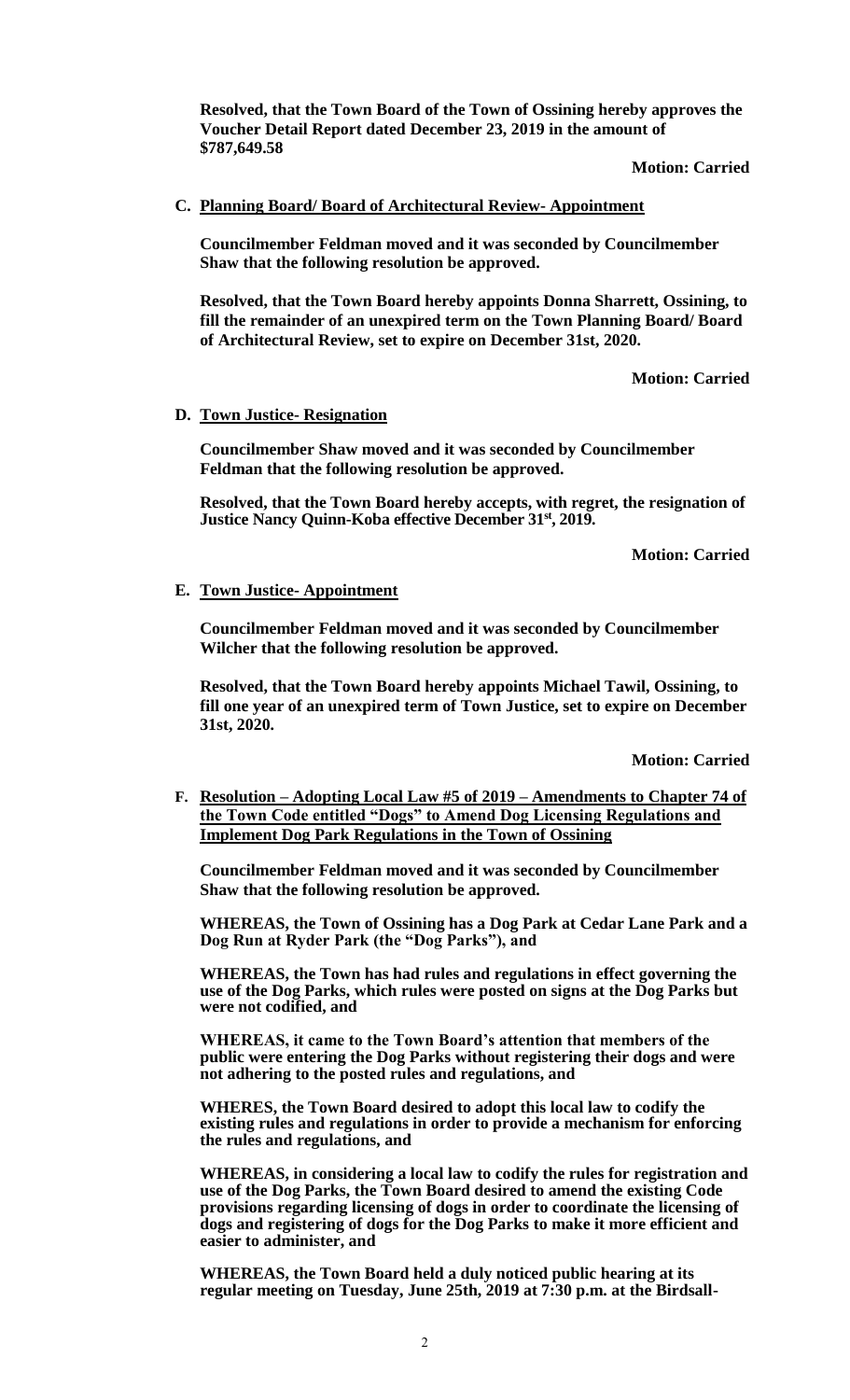**Fagan Police/Court Facility, 86-88 Spring Street, Ossining, New York on this proposed local law, which public hearing was duly adjourned and continued to several subsequent Town Board meetings and members of the public being able to attend and be heard, the public hearing was closed on December 10, 2019; and**

**WHEREAS, said local law has been on the desks of the members of the Town Board of the Town of Ossining for at least seven (7) days, exclusive of Sunday, prior to the adoption of this resolution.**

#### **NOW THEREFORE,**

**BE IT RESOLVED, the Town Board determines that as this is a Type II action pursuant to the State Environmental Quality Review Act ("SEQRA") as routine or continuing agency administration and management, not including new programs or major reordering of priorities that may affect the environment as the Dog Parks were already being regulated and this local law codifies those rules and regulations and provides a mechanism for enforcement; and in any event, to the extent such review is required, the Board determines that this action does not have the potential to have any significant adverse environmental impacts as the local law is being enacted in order to protect the environment by making sure dogs have a safe and sanitary place to play, and**

**BE IT FURTHER RESOLVED, the Town Board, after due deliberation, finds that it is in the best interest of the Town to adopt said local law, and the Town Board hereby adopts Local Law # 5 of 2019 to amend Chapter 74 of the Town Code entitled "Dogs" to amend the dog licensing regulations and implement dog park regulations in the Town of Ossining, and** 

**BE IT FURTHER RESOLVED, the Town Clerk is directed to enter said local law in the minutes of this meeting into the local law book for the Town of Ossining; to publish said minutes in a newspaper published in the town, if any, or in such newspaper published in the county in which such town may be located having a circulation in such town, and affidavits of said publication shall be filed with the Town Clerk; and to file a copy of said local law with the Secretary of State of New York.**

> **Roll Call Vote: 5-0-0 Ayes: Shaw, Wilcher, Meyer, Feldman, & Levenberg**

**G. Resolution – Adopting Local Law #6 of 2019 – Amendments to Chapter 188 of the Town Code entitled "Vehicles and Traffic" to Change the Speed Limit on North State Road in the Town of Ossining**

**Councilmember Feldman moved and it was seconded by Councilmember Wilcher that the following resolution be approved.**

**WHEREAS, the Town of Ossining participated in the Millwood-Ossining Go, MOGO, Bicycle and Pedestrian Connectivity Plan ("MOGO Plan") for the purpose of establishing and developing connectivity through and between the Village of Ossining, the Town of Ossining and the Town of New Castle's recreation areas, trails, parks, historic places, tourist and business destinations, and**

**WHEREAS, in order to further the goals of the MOGO Plan to increase bikeability in business districts, the Town applied for and received grant funding under NYSERDA's Clean Energy Communities Program to restripe North State Road with bicycle lanes, and**

**WHEREAS, in conjunction with the MOGO Plan, Sam Schwartz, the consulting planning firm for the MOGO Plan, recommended that the Town Board consider reducing the speed limit on North State Road within the Town of Ossining between Chappaqua Road and the New Castle border from 30 miles per hour ("mph") to 25 mph, and**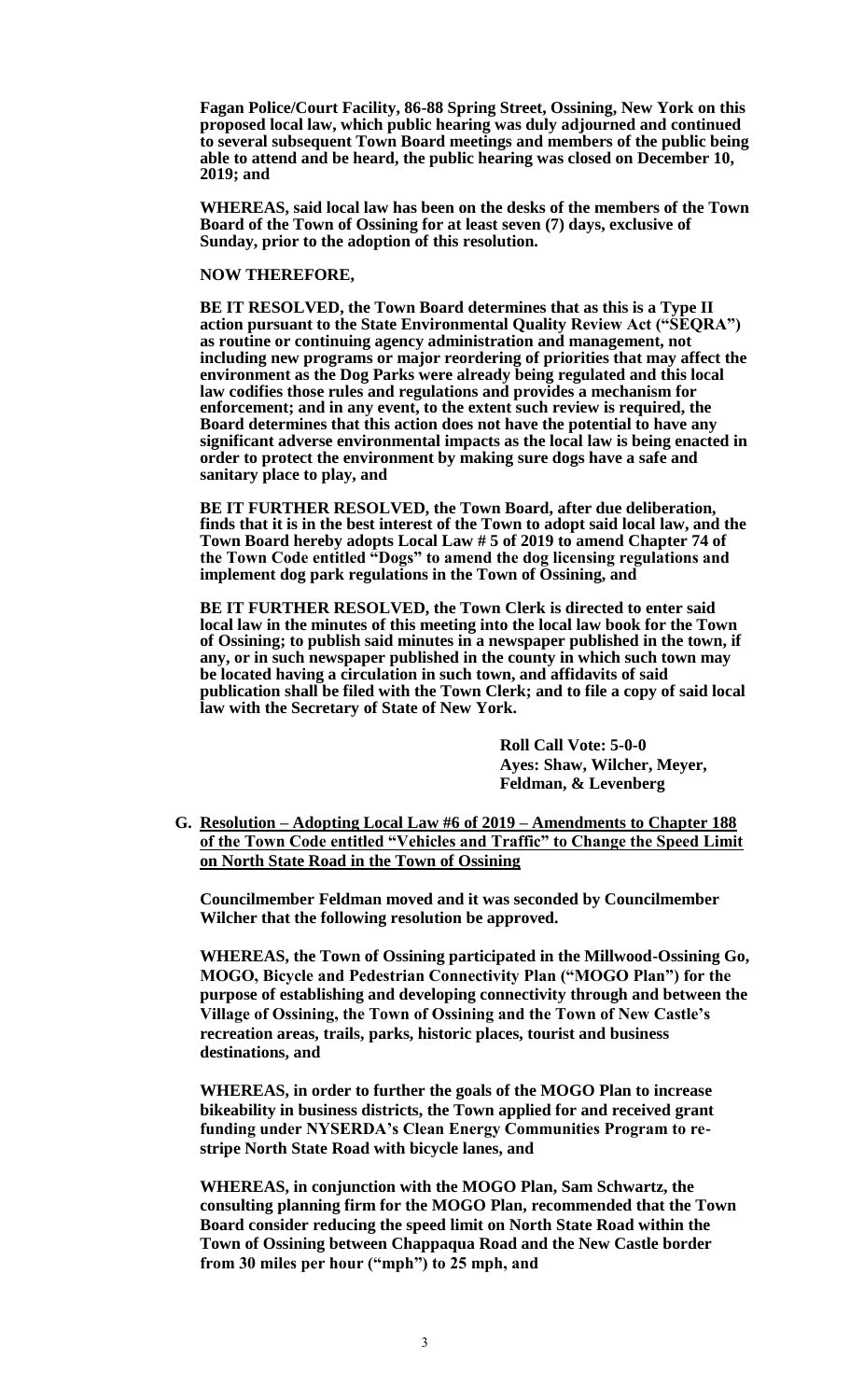**WHEREAS, a memorandum from Sam Schwartz dated October 15, 2019 explained that reducing the speed limit on North State Road, a road where vehicles already regularly exceed the posted speed limit of 30 mph, would provide a safer environment, including for alternative transportation modes such as walking and bicycling, and reduce the likelihood of fatality or severe injury if a pedestrian is hit by a vehicle on North State Road, and**

**WHEREAS, New York Vehicle and Traffic Law § 1662-a authorizes suburban towns (as defined in Article 3-a of New York Town Law and which the Town of Ossining was designated as effective January 1, 1964) to reduce the speed limit along designated highways within the Town to no less than 25 mph, and**

**WHEREAS, the Town Board held a duly noticed public hearing at its regular meeting on Tuesday, November 19, 2019 at 7:30 p.m. at the Birdsall-Fagan Police/Court Facility located at 86-88 Spring Street, Ossining, NY 10562 on this proposed local law, which public hearing was duly adjourned and continued to the Town Board's December 10, 2019 meeting and members of the public being able to attend and be heard, the public hearing was closed on December 10, 2019; and**

**WHEREAS, said local law has been on the desks of the members of the Town Board of the Town of Ossining for at least seven (7) days, exclusive of Sunday, prior to the adoption of this resolution.**

#### **NOW THEREFORE,**

**BE IT RESOLVED, the Town Board determines that pursuant to the State Environmental Quality Review Act ("SEQRA") this action does not have the potential to have any significant adverse environmental impacts as the local law will reduce the permitted speed limit on North State Road and create safer conditions for vehicles, pedestrians and cyclists, and**

**BE IT FURTHER RESOLVED, the Town Board, after due deliberation, finds that it is in the best interest of the Town to adopt said local law, and the Town Board hereby adopts Local Law # 6 of 2019 to amend Chapter 188 of the Town Code entitled "Vehicles and Traffic" to change the speed limit on North State Road in the Town of Ossining, and** 

**BE IT FURTHER RESOLVED, while this local law will go into effect immediately upon the filing with the Secretary of State, the Town Police Department shall not enforce the 25 mph speed limit until speed limit signs indicating the speed limit is 25 miles per hour are installed along North State Road in all of the locations shown on the North State Road Bicycle Route Planning and Design Plan prepared by Sam Schwartz, and**

**BE IT FURTHER RESOLVED, the Town Clerk is directed to enter said local law in the minutes of this meeting into the local law book for the Town of Ossining; to publish said minutes in a newspaper published in the town, if any, or in such newspaper published in the county in which such town may be located having a circulation in such town, and affidavits of said publication shall be filed with the Town Clerk; and to file a copy of said local law with the Secretary of State of New York.**

> **Roll Call Vote: 5-0-0 Ayes: Shaw, Wilcher, Meyer, Feldman, & Levenberg**

#### **VI. CORRESPONDENCE TO BE RECEIVED AND FILED**

## **VII. VISITOR RECOGNITION**